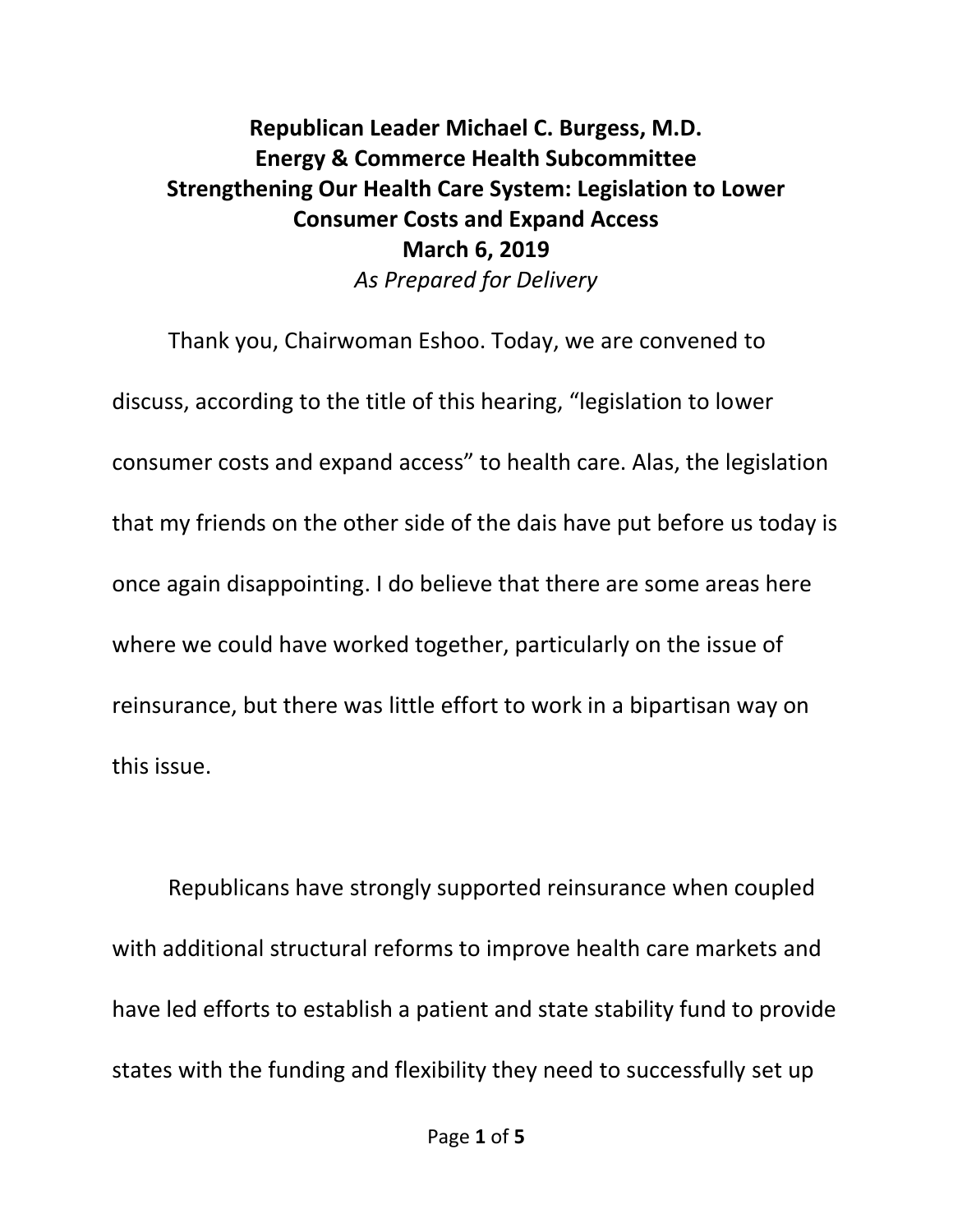and implement cost-reduction programs. While I see that much of this language may be similar to that which we have supported before, there are some critical provisions that are missing from the text.

The benefits of a smart and thorough reinsurance policy would allow states to repair markets damaged by the Affordable Care Act, while honoring federalism. Unfortunately the bill before us today is particularly restrictive and does not provide states with adequate flexibility to use the funds. The bill also fails to include critical and longstanding life protections that exist in current law.

I have introduced a bill that includes a responsible reinsurance policy that enables states to use funds for a wide range of initiatives, from helping high-risk individuals enroll in coverage, to promoting access to preventive services, to providing maternity coverage and newborn care. It is important to mention that my bill also includes Hyde protections.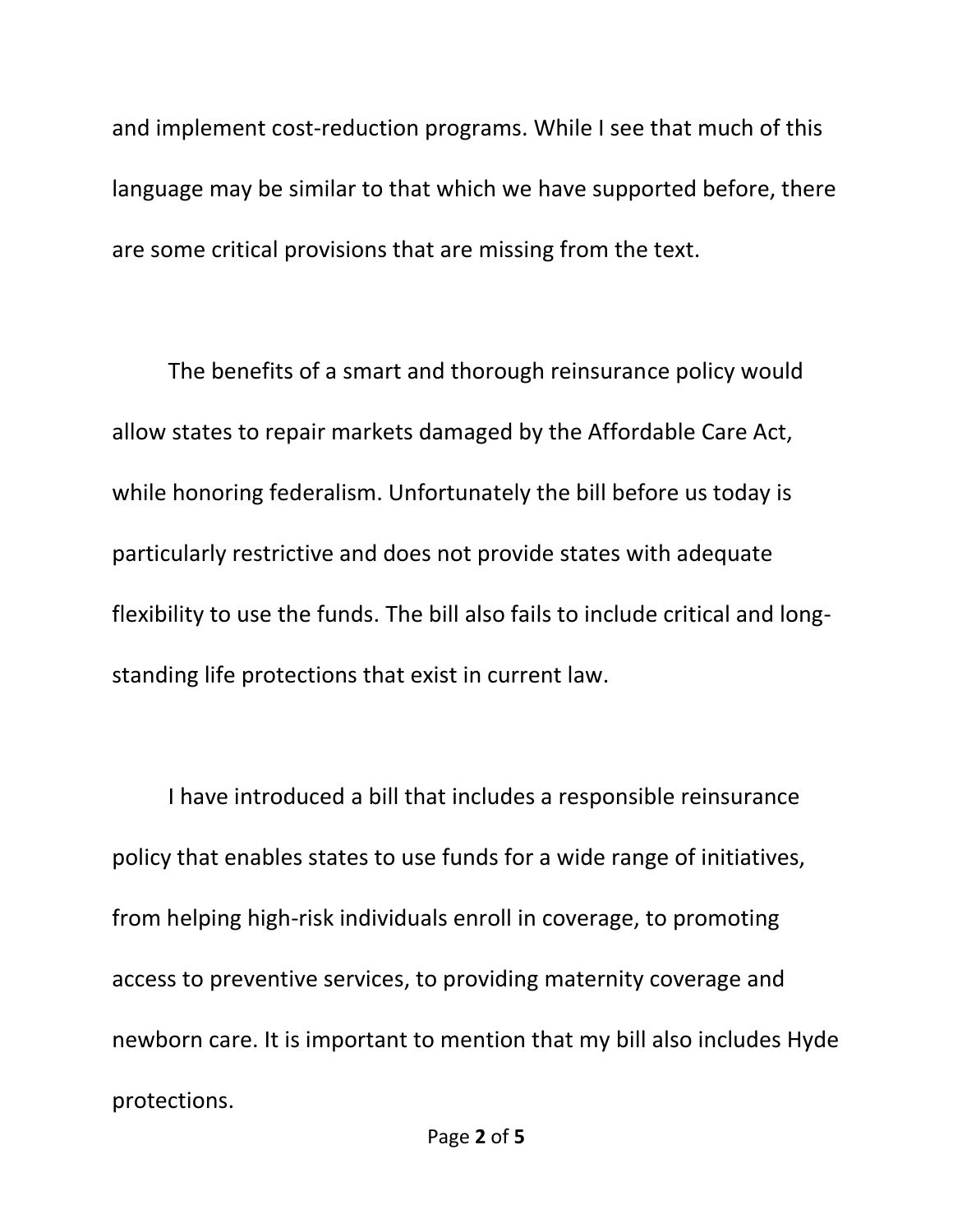Next, I would like to turn to the issue of navigators. As a physician, a Member of Congress, and as your average Joe consumer, I like to base my decisions on evidence-based research. I found it interesting as I read the Democrats' memo, that they are trying to sell us this legislation to increase funding for navigators, without outlining the impact that navigators have had in enrolling individuals. Navigators are not a new phenomenon, and we have sufficient data to show that they have been minimally effective.

Page **3** of **5** The Centers for Medicare and Medicaid found that during the plan year 2018 Open Enrollment period, Navigators received \$36 million, but enrolled less than one percent of the fee for service enrollment population. In 2017, when Navigators received a larger sum of grant funding, \$63 million, they still only enrolled less than one percent. CMS data show that agents and brokers helped with 42 percent of the fee for service enrollment for plan year 2018. This was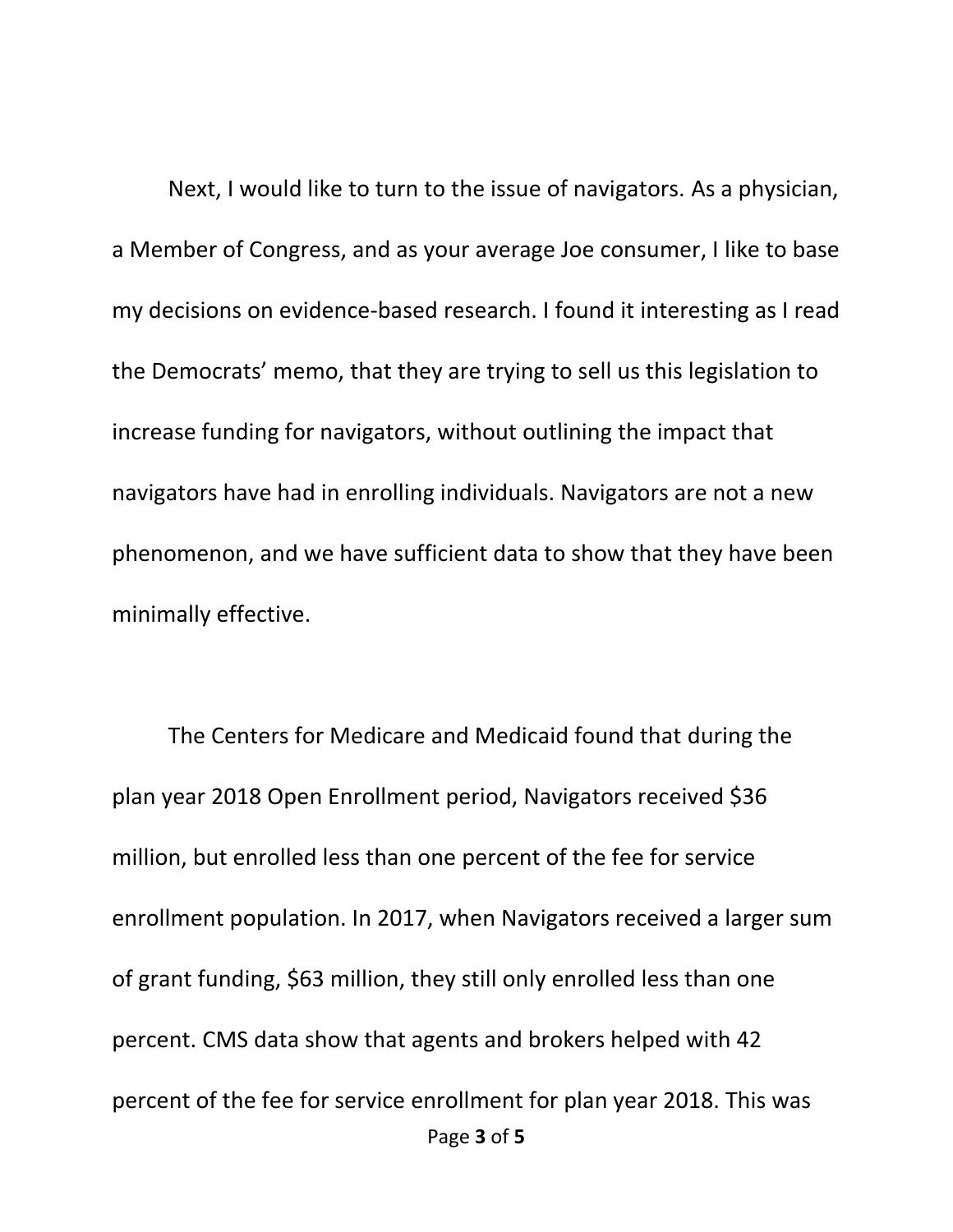substantially more cost effective than Navigators, as agents and brokers only cost \$2.40 per enrollee. Why buy a faulty product when there's a better one on the market? Especially when, under this bill, an individual would be essentially forced into an ACA plan as navigators not required to be knowledgeable on alternative forms of coverage, such as shortterm limited duration and association health plans.

The final bill before us today would provide \$200 million to create state exchanges, which is another effort that has previously been proven to be a remarkable waste of taxpayer dollars. Seventeen states spent a total of \$4.5 billion to establish exchanges, many of which failed. The Subcommittee on Oversight and Investigations released a detailed report in 2016 that found that CMS was not confident that the remaining state-based exchanges will be sustainable in the long term. Additionally, it found that only one state had complied with the Affordable Care Act's requirement that all state-based exchanges publicly publish costs related to its operations.